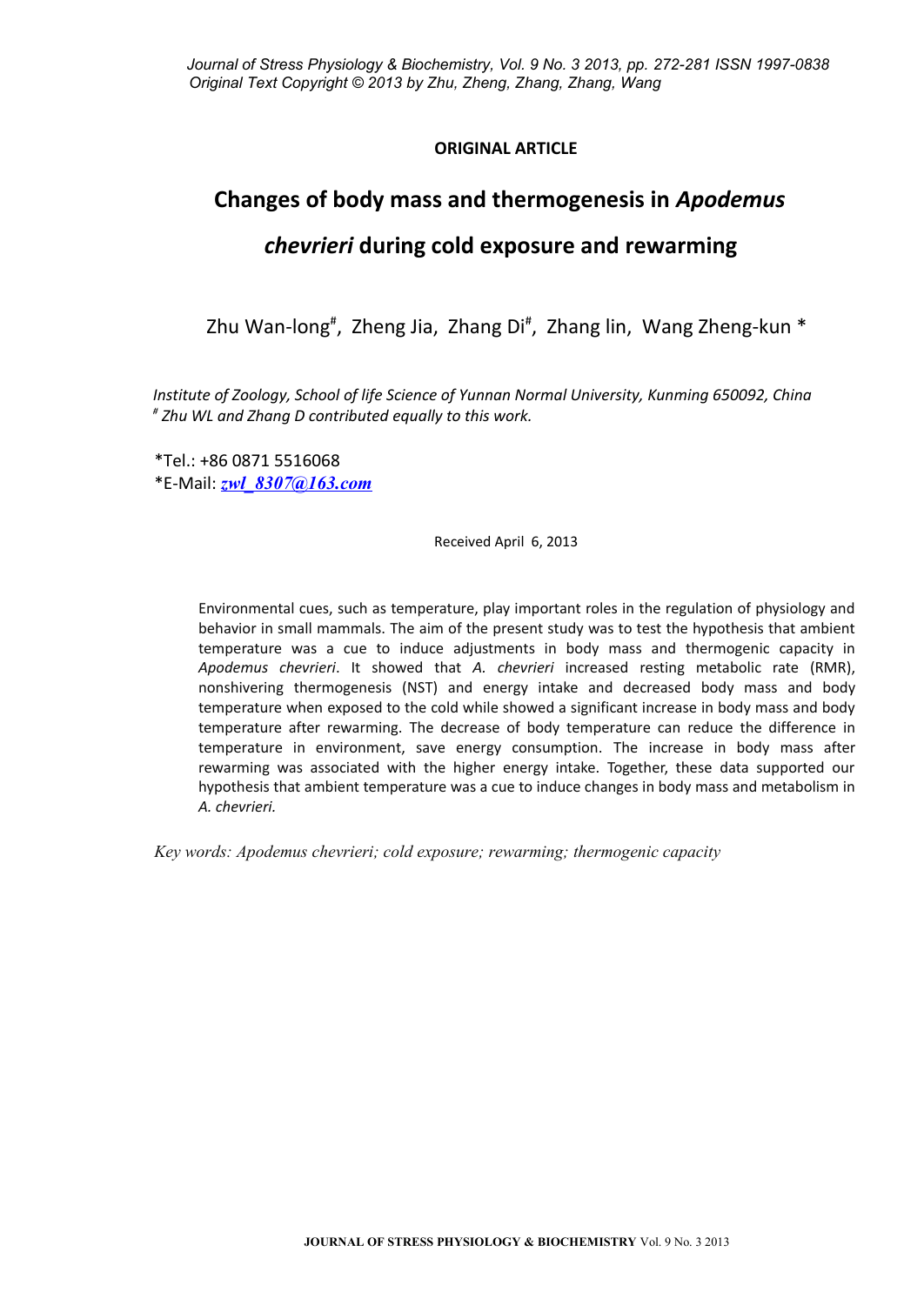# **ORIGINAL ARTICLE**

# **Changes of body mass and thermogenesis in** *Apodemus chevrieri* **during cold exposure and rewarming**

Zhu Wan-long<sup>#</sup>, Zheng Jia, Zhang Di<sup>#</sup>, Zhang lin, Wang Zheng-kun \*

*Institute of Zoology, School of life Science of Yunnan Normal University, Kunming 650092, China # Zhu WL and Zhang D contributed equally to this work.*

\*Tel.: +86 0871 5516068 \*E-Mail: *[zwl\\_8307@163.com](mailto:zwl_8307@163.com)*

Received April 6, 2013

Environmental cues, such as temperature, play important roles in the regulation of physiology and behavior in small mammals. The aim of the present study was to test the hypothesis that ambient temperature was a cue to induce adjustments in body mass and thermogenic capacity in *Apodemus chevrieri*. It showed that *A. chevrieri* increased resting metabolic rate (RMR), nonshivering thermogenesis (NST) and energy intake and decreased body mass and body temperature when exposed to the cold while showed a significant increase in body mass and body temperature after rewarming. The decrease of body temperature can reduce the difference in temperature in environment, save energy consumption. The increase in body mass after rewarming was associated with the higher energy intake. Together, these data supported our hypothesis that ambient temperature was a cue to induce changes in body mass and metabolism in *A. chevrieri.*

*Key words: Apodemus chevrieri; cold exposure; rewarming; thermogenic capacity*

Phenotypic plasticity is refers to the specific genotype response to different phenotype characteristics under different environmental conditions, which provide the possibility of making quick and effective reaction in response to environmental changes in mammals (Ellegren and Sheldon, 2008). Phenotypic plasticity can enhance the adaptability of various environment of mammals, and to improve the survival ability (VéZina and Williams, 2003). In order to meet the

environmental stress, small mammals often produced adapt changes so as to meet the new challenges brought about by the survival of the fittest. Temperature influences animals' body mass, energy budget, thermogenesis and phenotypic plasticity (William and Christain, 2006). There were lot of studies about the temperature in mammals reported (Bozinovic et al., 2004; Fuglesteg et al., 2006; Mustonen et al., 2004). Thermoregulation is the ability of an organism to keep its body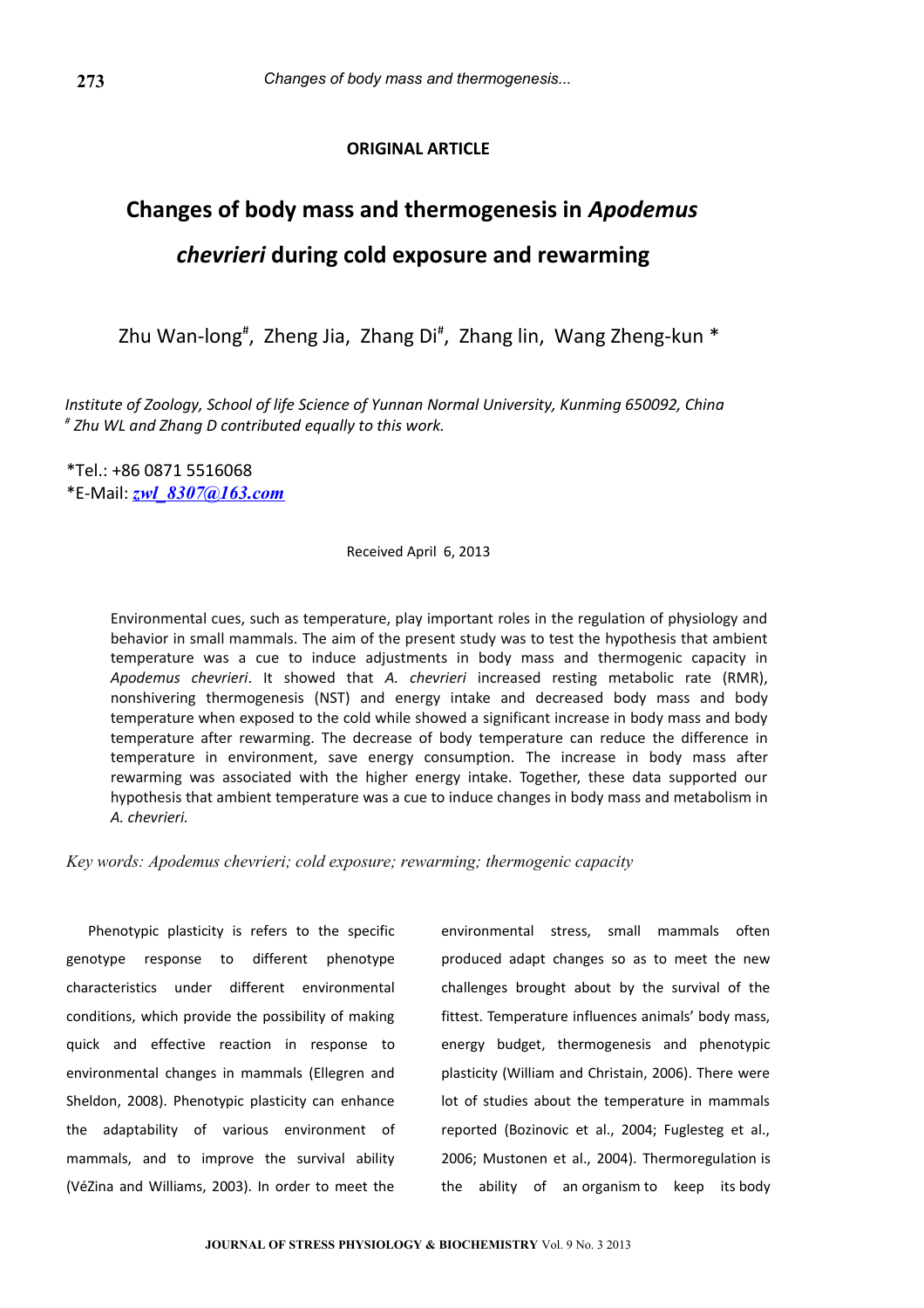#### *Zhu et al.*

temperature within certain boundaries, even when the surrounding temperature is very different (Romanovsky, 2007).Resting metabolic rate (RMR) is the amount of energy expended daily by humans and other animals at rest (Müller et al., 2001). To cope with winter or cold conditions, some small mammals reduced their overall body mass and body fat and enhanced nonshivering thermogenesis (NST) (Bartness et al., 2002).

The Hengduan Mountains region is located the boundary between the Palaearctic region and the Oriental region. It is alpine with high mountains and gorges; The diversity and abundance of mammals is high and it is considered to be "the harbor in fourth ice age". Therefore small mammals may differ from those from other regions. *A. chevrieri* is the inherent species in the Hengduan mountains region. Evaporative water loss and seasonal variations of body mass, thermogenesis and digestive tract morphology were studied (Zhu et al., 2008, 2012). Environmental factors, such as cold, is effective cues that influence body mass and thermogenesis in *A. chevrieri* (Zhu et al., 2011). However, we no nothing that body mass and thermogenesis under warm temperature. The present study was designed to investigate the role of cold acclimation and rewarming on the energy metabolism and body mass regulation in *A. chevrieri.* We hypothesized that ambient temperature was an important cue to influence body mass and energy metabolism.

# **MATERIALS AND METHODS**

#### *Samples*

*A. chevrieri* were captured in farmland (26°15 ´~26°45´N; 99°40´~99°55´E; altitude 2,590m) in Jianchuan County, Yunnan province, 2010. Average temperature is 9.1°C each year, minimum average temperature was -4.0°C in January, maximal average temperature was  $24.1^{\circ}$ C in July.

 *A. chevrieri* were breed in School of life Science of Yunnan Normal University, park in plastic box(260mm×160mm×150mm), one in a box without any bedding material, and were maintained at the room temperature of 25±1°C, under a photoperiod of 12L:12D (with lights on at 0800). After 1 month stabilization, subjects were assigned to cold (5  $\pm$  1°C) for 4 week and transferred to 25±1°C for further 4 weeks, on days 0, 7, 14, 21, 28, 35, 42, 49 and 56, different individuals were sacrificed and these 9 groups were named C0, C7, C14, C21, C28, RW7, RW14, RW21 and RW28, respectively (C, cold; RW, rewarming), samples of each group were 7. Photoperiod was kept at 12L: 12D throughout the study.

#### *Measurement of resting metabolic rates*

Metabolic rates were measured by using an AD ML870 open respirometer (AD Instruments, Australia) at 25°C within the TNZ (thermal neutral zone), gas analysis were using a ML206 gas analysis instrument, the temperature was controlled by SPX-300 artificial climatic engine  $(\pm 0.5^{\circ}C)$ , the metabolic chamber volume is 500ml, airflow rate is 200 ml/min. *A. chevrieri* were stabilized in the metabolic chamber for at least 60 min prior to the RMR measurement, oxygen consumption was recorded for more than 120 min at 1 min intervals. Ten stable consecutive lowest readings were taken to calculate RMR (Zhu et al, 2011). The method used for calculating the metabolic rate is detailed in Hill (1972):

 $MR = \frac{FR \times (FiO_2 - FeO_2) - FR \times FeO_2 \times (FeCO_2 - FiCO_2)}{1 - FeO_2}$ 

Note: FR = flow rate (ml/min), FiO<sub>2</sub> =  $O<sub>2</sub>$  input fractional concentration,  $F_1CO_2 = CO_2$  input fractional concentration, FeO<sub>2</sub> =  $O<sub>2</sub>$  excurrent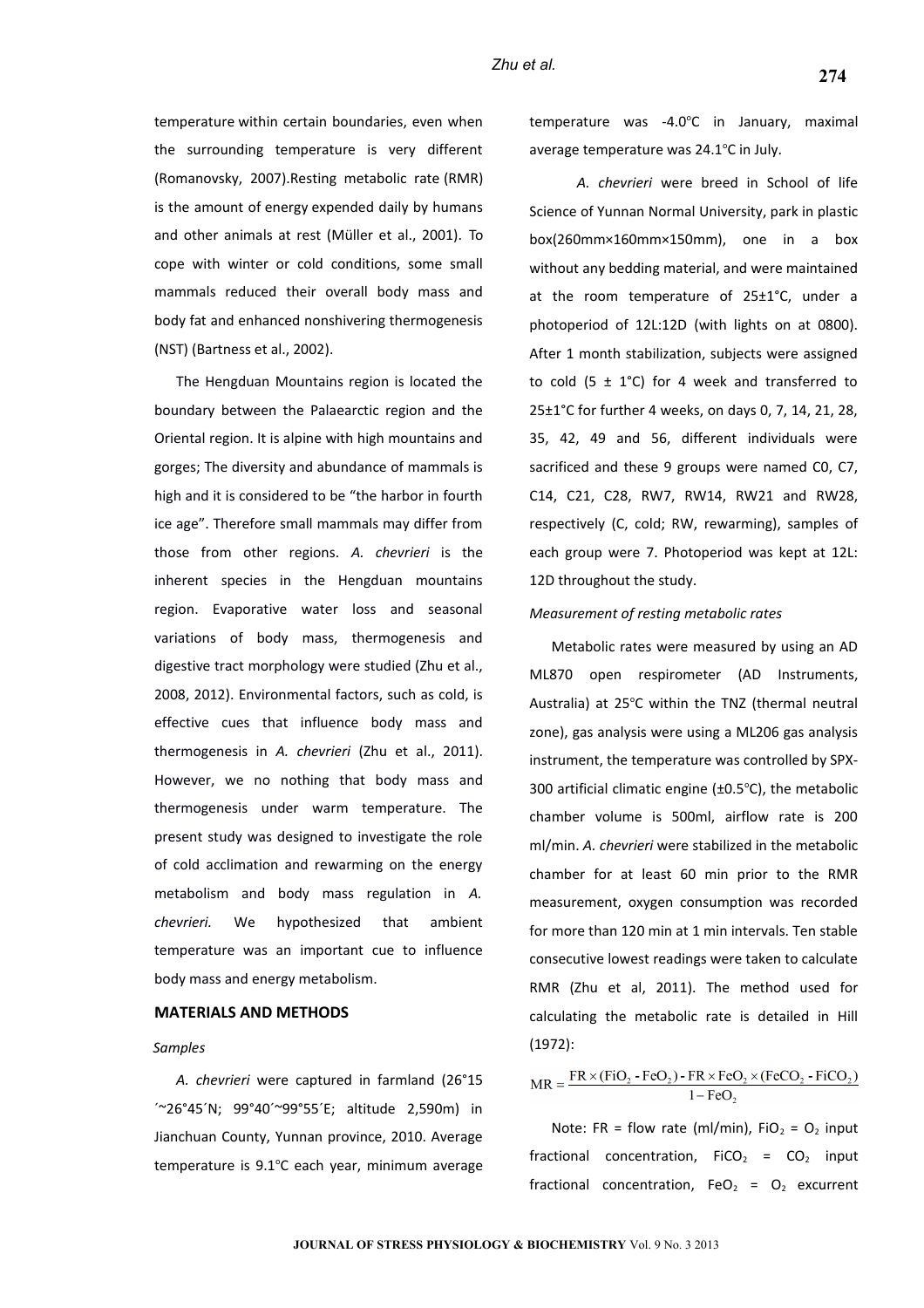fractional concentration, FeCO<sub>2</sub> = CO<sub>2</sub> excurrent fractional concentration.

Nonshivering thermogenesis (NST) was induced by subcutaneous injection of norepinephrine (NE) (Shanghai Harvest Pharmaceutical Co. Ltd) and measured at 25 °C. Two consecutive highest recordings of oxygen consumption more than 60 min at each measurement were taken to calculate the NST (Zhu et al, 2011). The doses of NE were approximately 0.8-1.0 mg/kg according to dosedependent response curves that were carried out before the experiment and the equation described by Heldmaier (1971) : norepinephrine dosage  $(mg/kg)=6.6M^{-0.458}(g).$ 

#### *Energy intake*

Energy intake for each group was measured for 7 days (Song and Wang 2002), and food were provided *ad libitum*. Animals were feeding with fix quantify food at same time, next day weighted animal body mass, collected residual food. Residual food was dryness in at 65 °C for at least 72 h. Energy contents of food were measured by YX-ZR/Q automatic calorimeters instrument (U-therm Industry Co. Ltd. Changsha, China). The calorie of the diet fed to these animals was 18.0±0.8 kJ/g. The calculation of energy intake was according to corresponding reports (Drozdz 1975): Energy intake  $(KJ/d)$  =food  $(g/d)^*$  energy content  $(KJ/g)$ .

#### *Statistical analysis*

Data were analyzed using SPSS 15.0 software package. Prior to all statistical analyses, data were examined for assumptions of normality and homogeneity of variance, using Kolmogorov-Smirnov and Levene tests, respectively. Body mass, body temperature, RMR, NST and energy intake were analyzed by One-way ANOVA or ANCOVA.

Results were presented as mean ± SEM, and P < 0.05 was considered to be statistically significant.

### **RESULTS**

#### *Body mass and body temperature*

During the first 4weeks, body mass in *A. chevrieri* showed a significant decrease (P<0.05). After rewarming, *A. chevrieri* showed a steady increase in body mass (P<0.05). Over the course, significant differences were found within treated groups (F=13.36, P<0.01, Fig 1).

During the first 4weeks, body temperature in *A. chevrieri* showed a significant decrease (P<0.05). After rewarming, *A. chevrieri* showed a steady increase in body temperature (P<0.05), and return to the level of 0 day. Over the course, significant differences were found of body temperature in *A. chevrieri* (F=9.54, P<0.01, Fig 2).

#### *RMR, NST and energy intake*

RMR  $(mIO<sub>2</sub>/g·h)$  was influenced by ambient temperature (Fig 3). RMR in *A. chevrieri* increased significantly and was 38.01% higher than that of 0 day (t=5.32, P<0.01) and returned to the level of 0 day in the first week after rewarming (t=-0.54, P>0.05). During the course of cold acclimation and rewarming, there were significant differences in RMR in *A. chevrieri* (F= 11.24, P<0.01).

NST in *A. chevrieri* increased significantly in the first 4 weeks (F=16.37, P<0.01) and lower than the level of 0 day in the first week after rewarming (F=6.65, P<0.01). During the course of cold acclimation and rewarming, there were significant differences in NST in *A. chevrieri* (F= 20.32, P<0.01, Fig 4).

Energy intake in *A. chevrieri* significantly increased in the second week compared to the control (t=−3.62, P<0.01; Fig 5). In the forth week of cold acclimation, energy intake was 31.86% higher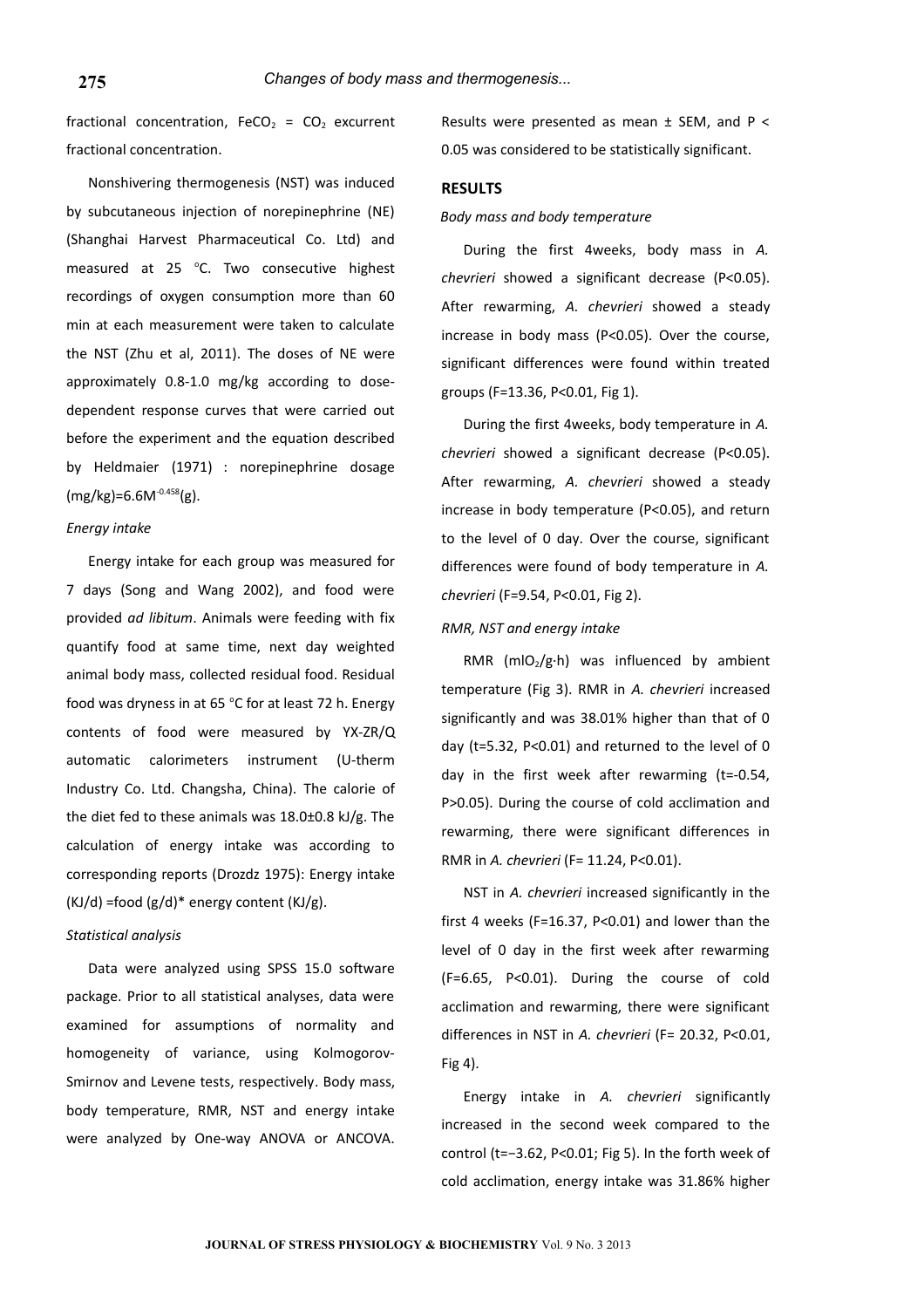than that in 0 day. When *A. chevrieri* returned to the warm conditions, energy intake was still higher than that in the control in the 5-6 week, but there were no longer differences from the forth week (P>0.05).



**Figure 1** Effects of cold exposure and rewarming on body mass in *A. Chevrieri*



**Figure 2** Effects of cold exposure and rewarming on body temperature in *A. chevrieri*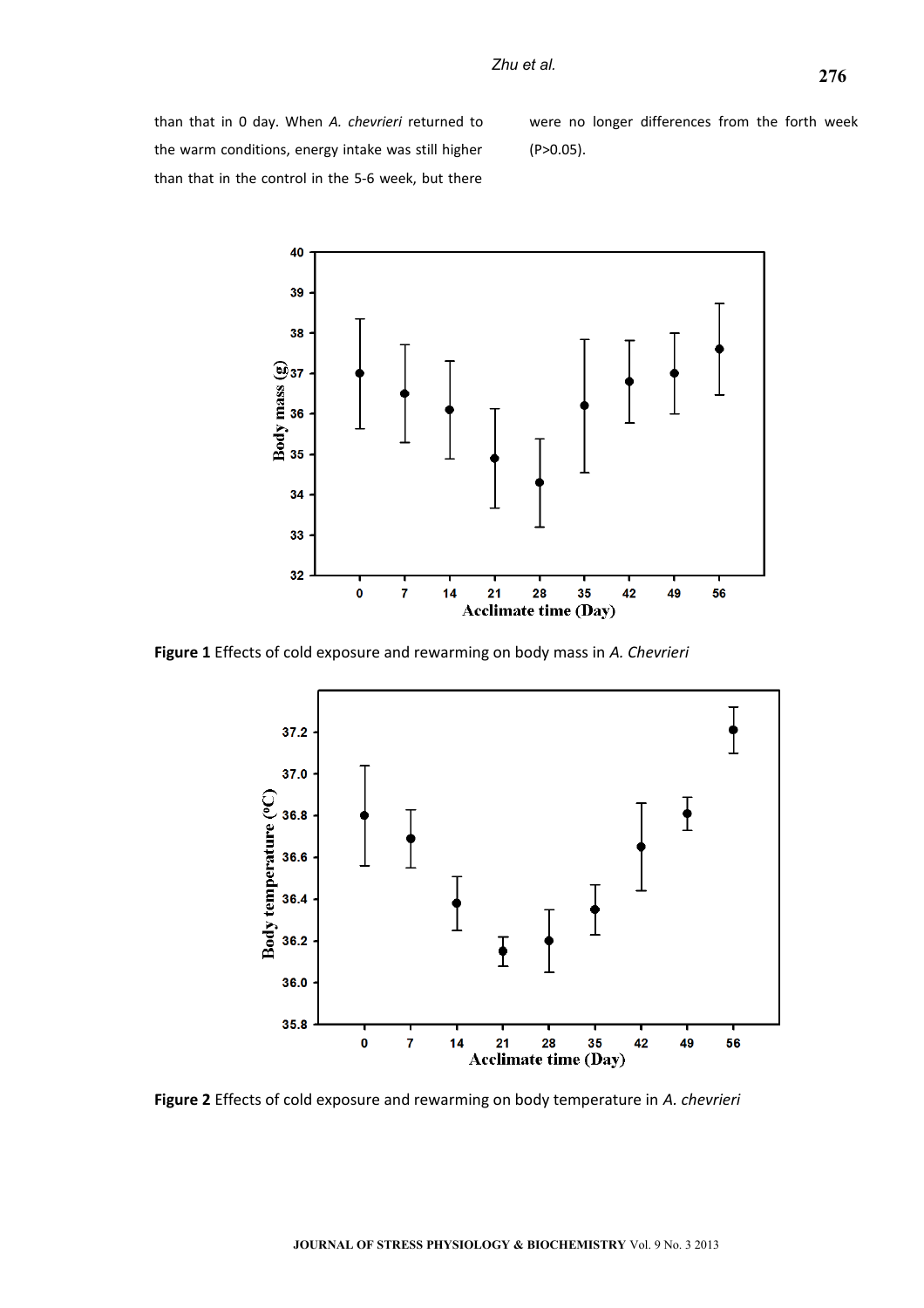

**Figure 3** Effects of cold exposure and rewarming on resting metabolic rate in *A. chevrieri*



**Figure 4** Effects of cold exposure and rewarming on nonshivering thermogenesis in *A. chevrieri*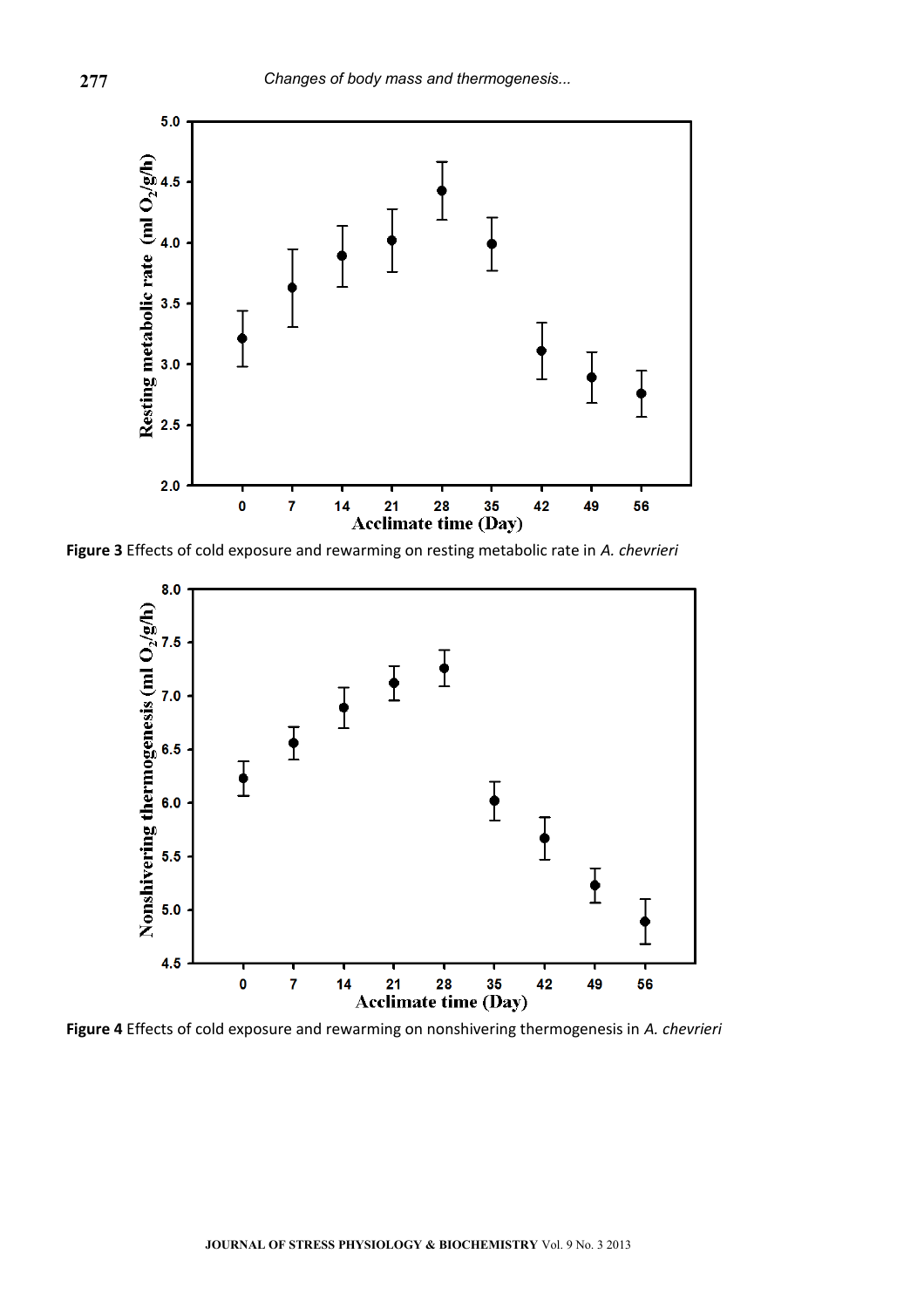

**Figure 5** Effects of cold exposure and rewarming on energy intake in *A. chevrieri*

## **DISCUSSION**

## *Body mass and body temperture*

Body mass showed seasonal variation in many small mammals were the adaptation of energy adapt and energy demand, changes of body mass were close to the improvement of adaptation ability under the cold environment (Swanson, 2001). Many small mammals reduced body mass in winter, which is considered to be a lack of food and in a coldstressed period by reducing the total energy demand, showed a energy strategy to adapt to the environment (Lovegrove, 2005), such as Meriones unguiculatus (Li and Wang, 2005a) and Microus brandti (Li and Wang, 2005b) . In the present study, In the face of environmental stress, *A. chevrieri* can adjust the body mass, total energy consumption, and respond to environmental pressures, body mass decreased under cold exposure, and increased when rewarming, showed that body mass in *A. chevrieri* exhibited plasticity regulation under temperature acclimation, Plasticity of body mass was adapted to the climate characteristics of daily

temperature phase in Hengduan Mountains region, when the ambient temperature is reduced, decreased body mass can reduce energy demand (Zhu et al., 2008).

Regulation of body temperature in small mammals were closely related to energy utilization, distribution, ability, life history strategies and evolutionary approach, reflecting the animal's adaptive model and physical ability to the environment (Shane, 2011). When mammals encounter of environmental change, they need to take corresponding countermeasures to cope with changes in the environment, some rodents showed obvious seasonal variation of body temperature, such as *Cricetulus migratorius* (Haim and Martinez, 1992). When the external environment change, mammals can adjust physiological ability, maintain stability of its internal environment, which close to the initial or "normal" level, but this kind of adaptive adjustment ability is limited, even the mammals may be lost body temperature regulation under extreme temperatures (Li and Wang, 2005a).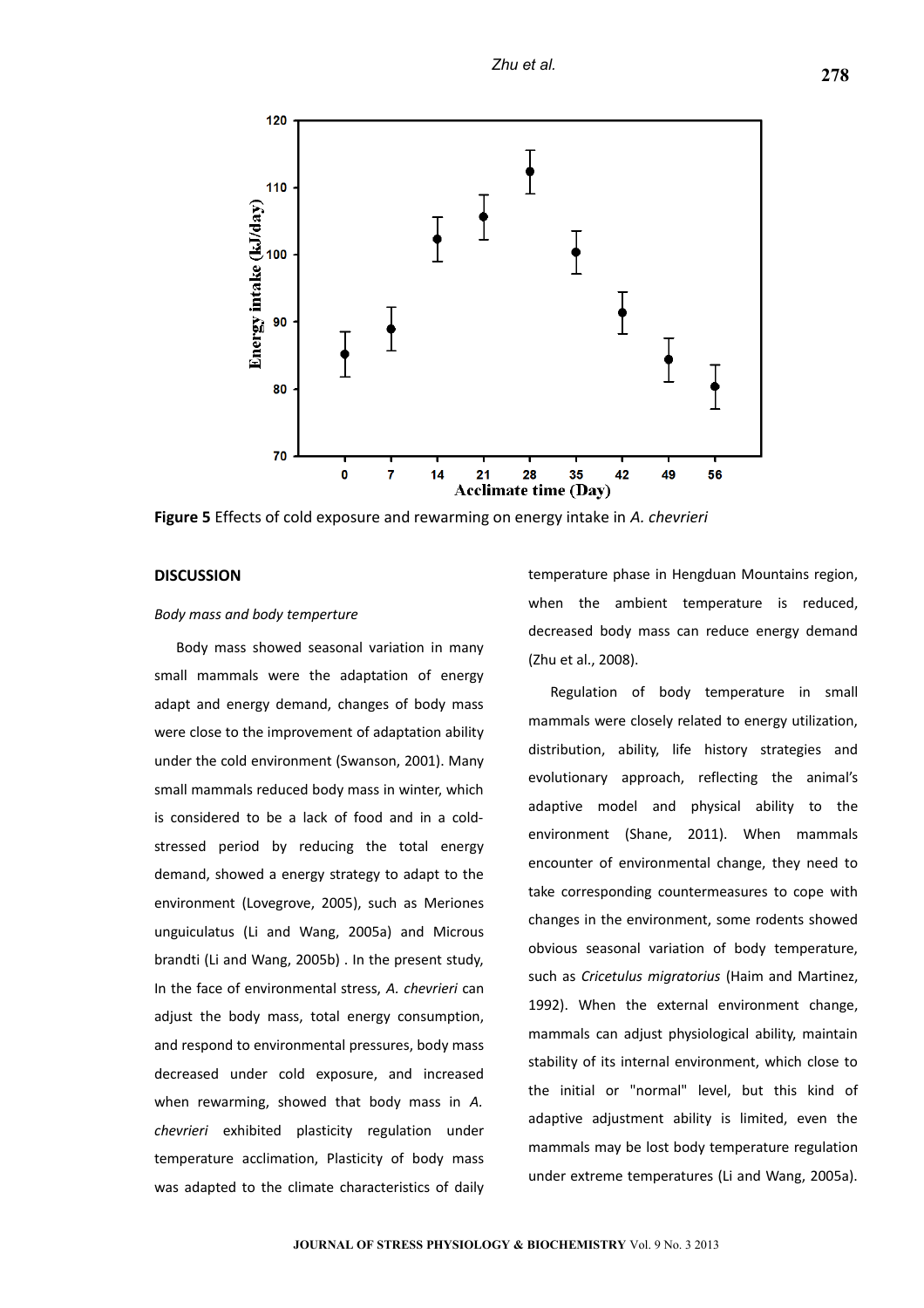In the whole process of temperature acclimation, body temperature in *A. chevrieri* appeared certain adaptability fluctuation when the environmental temperature changes, body temperature drops gradually under cold exposure and increased when rewarming, which indicated that the plasticity of the temperature change with temperature regulation is reversible. Lower body temperature can reduce the difference in temperature in special environment and save energy consumption (Li and Wang, 2005b).

#### *RMR and NST*

Resting metabolic rate is an important index to study the physiological ecology, can reflect the differences of energy consumption between species and the individual level, has important significance in animal adaptation to environment (McNab, 1997), which was influenced by some factors, such as ambient temperature, food (Terblanche et al., 2007), and season changes (Klaus et al., 1988). There are two types of heat production in mammals, namely the obligatory thermogenesis and facultative thermogenesis (Himms-Hagen, 1989), non-shivering thermogenesis (NST) belongs to the facultative thermogenesis, was a without muscle activity and increase the heat capacity mode. It showed seasonal variation in NST in small mammals, which showed adaptation to the cold environment (Jansky, 1973), many small mammals increased RMR and NST under cold acclimation (Himms-Hagen, 1986). In the whole process of temperature acclimation, RMR and NST in *A. chevrieri* showed plasticity as ambient temperature changes, when the environmental temperature changes, *A. chevrieri* adjust heat production ability to adapt to the changed environment temperature. RMR and NST increased were to cope with cold, and, reduced the heat production ability under

warm environment, in order to reduce the physiological burden (Merritt et al., 2001).

# *Energy intake*

Balance between energy intake and energy consumption is essential to the survival and reproduction in mammals (Bozinovic and et al., 2004), which depended on the interaction of energy intake, digestion and energy distribution, thus changing heat production, growth, survival, reproduction (Speakman, 2005). Energy balance showed significant seasonal variations in small mammals (Rousseau et al., 2003). Facing the change of environmental factors, the organism through regulating the physiological and ecological characteristics of their own, in order to keep the dynamic balance between energy intake and consumption (Johnston and Bennett, 1996). In the present study, energy intake in *A chevrieri* showed the corresponding changes with temperature changes in the external environment, clod temperature stimulated *A chevrieri* increased energy intake to meet the increasing heat and energy consumption, so as to maintain the dynamic balance of energy. In addition, *A chevrieri* decreased energy intake during rewarming. Energy intake in Apodemus chevrieri increased significantly under cold exposure, while RMR and NST also increased significantly, which indicated that increasing energy intake can compensate for increase of heat production and other physiological activitie under the condition of low temperature, in order to maintain the relative balance of energy metabolism and stable of body mass (Duarte et al, 2010).

In conclusion, All of these results indicated decrease of body temperature can reduce the difference in temperature in environment, save energy consumption. The increase in body mass after rewarming was associated with the higher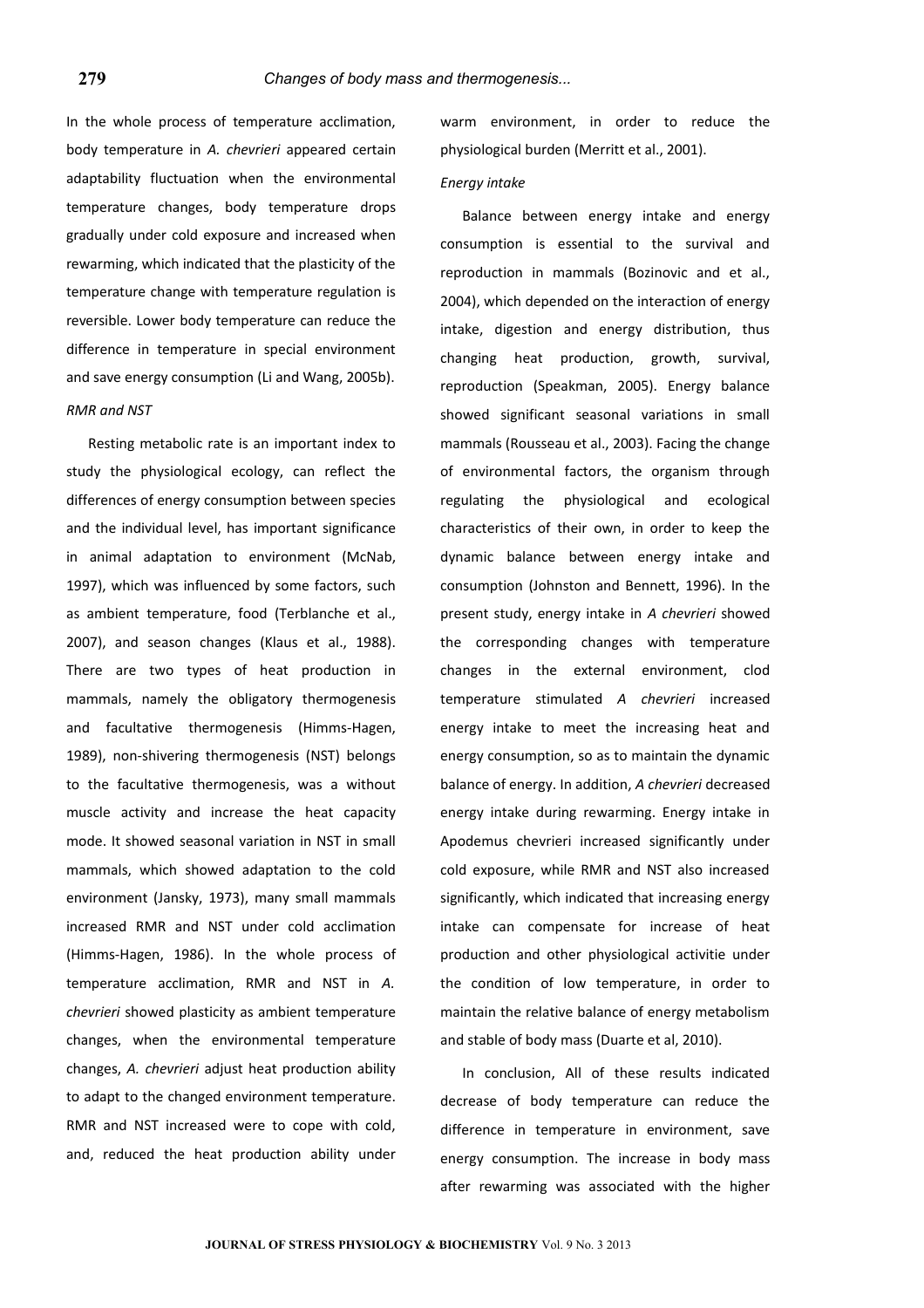RMT, NST and energy intake. Together, these data supported our hypothesis that ambient temperature was a cue to induce changes in body mass and metabolism in *A. chevrieri.*

#### **ACKNOWLEDGMENTS**

This research was financially supported by National Science Foundation of China (No. 31260097), Project of Basic research for application in Yunnan Province(2011FZ082).

#### **REFERENCES**

- Bartness, T.J., Demas, G.E., Song, C.K. (2002) Seasonal changes in adiposity: the roles of the photoperiod, melatonin and other hormones, and sympathetic nervous system. *Experimental Biology and Medicine*, **227**: 363- 376.
- Bozinovic, F., Bacigalupe, L.D., Vásquez, R.A., Visser, G.H., Veloso, C., Kenagy, G.J. (2004) Cost of living in free-ranging degus (*Octodondegus*): seasonal dynamics of energy expenditure. *Comp Biochem Physiol*, **137(3)**: A597-604.
- Duarte, L.C., Vaanholt, L.M., Sinclair, R.E., Gamo, Y., Speakman, J.R. (2010) Limits to sustained energy intake XII: is the poor relation between resting metabolic rate and reproductive performance because resting metabolism is not a repeatable trait? *J Exp Biol*, **213(2)**: 278- 287.
- Haim, A., Martinez, J.J. (1992) Seasonal acclimatization in the migratory hamster Cricetulus migratorius the role of photoperiod. *J. Therm. Biol*. **7 (6)** : 347 - 351.
- Heldmaier, G. (1971) Nonshivering thermogenesis and body size in 567 mammals. *J. Comp. Physiol.*, **73**: 222-248.
- Hill, R.W. (1972) Determination of oxygen consumption by use of the paramagnetic oxygen analyzer. *J. Appl. Physiol*., **33**: 261-263.
- Himms-Hagen, J. (1986) Brown adipose tissue and cold-acclimation. In : Trayhurn P , Nicholls DGed. Brown Adipose Tissue. London : Edward Arnold (Publishers) Ltd, 214 - 268.
- Himms-Hagen, J. (1989) Role of thermogenesis in the regulation of energy balance in relation to obesity. *Journal of Physiology and Pharmacology*, **67(4)**: 394–401.
- Jansky, L. (1973) Nonshivering thermogenesis and its thermoregulatory significance. *Biol. Rev.,* **48**: 85-132.
- Johnston, I.A., Bennett, A.F. (1996) Animals and temperature: phenotypic and evolutionary adaptation. society for experimental biology. Cambridge University Press.
- Klaus, S., Heldmaier, G., Ricquier, D. (1988) Seasonal acclimation of bank voles and thermogenic properties of brown adipose tissue mitochondria. *J. Comp. Phyiol*., **158** : 157 - 164.
- Li, X.S., Wang, D.H. (2005a) Seasonal adjustments in body mass and thermogenesis in Mongolian gerbils (*Meriones unguieulatus*): the roles of short Photoperiod and cold. *J Comp Physiol,* **175**: 593-600.
- Li, X.S., Wang, D.H. (2005b) Regulation of body weight and thermogenesis in seasonally acclimatized Brandt's voles (*Microtus brandti*). *Horm Behav*, **48**: 321 - 328.
- Lovegrove, B.G. (2005) Seasonal thermoregulatory responses in mammals. *Journal of Comparative Physiology*, **175**: 231– 247.
- McNab, B.K. (1997) On the utility of mammalian rates of basal rate of metabolism. *Physiol. Zool.*, **70** : 718 - 720.